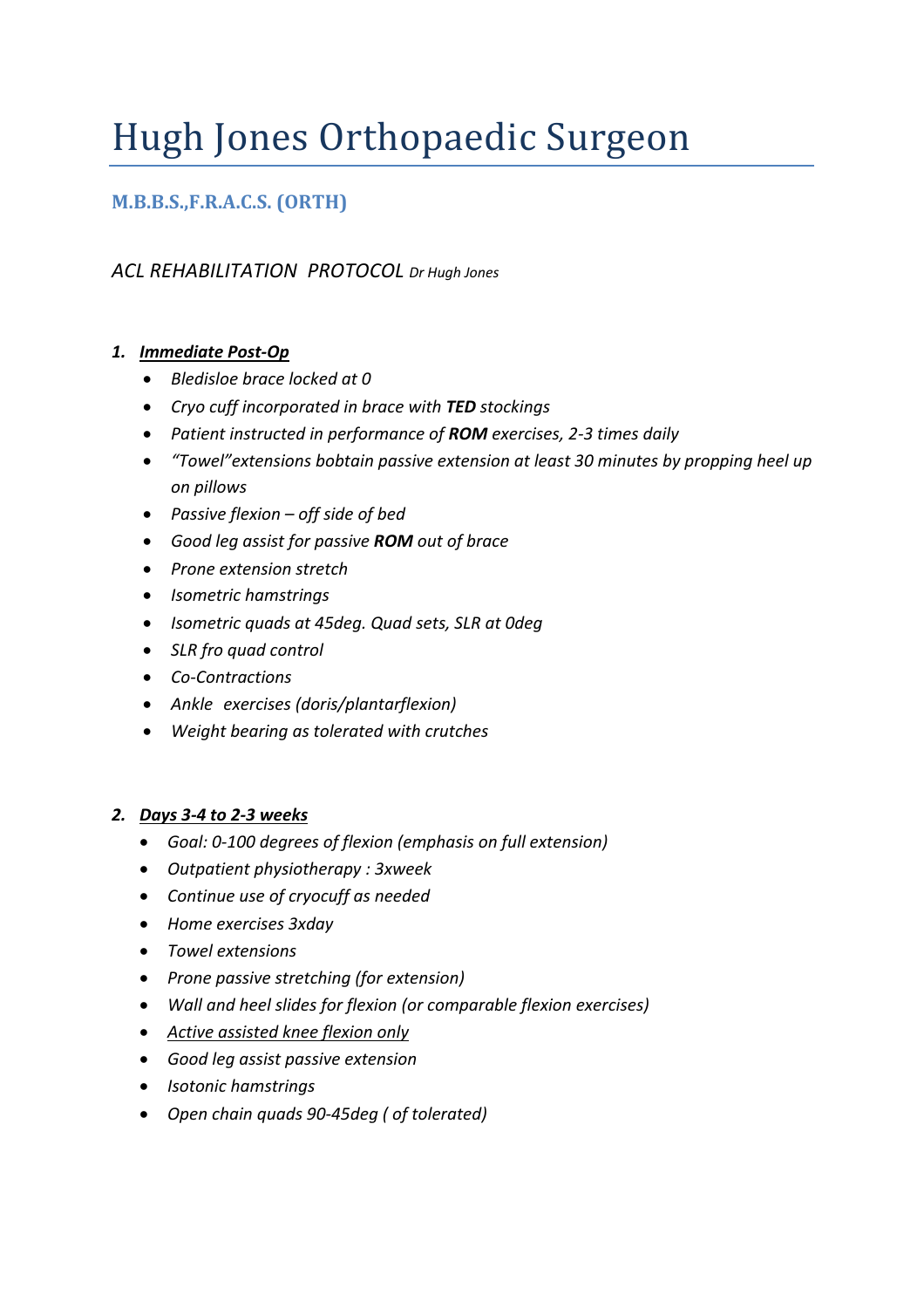### *3. Weeks3-6*

- *Fit with Protective Derotation Brace (0-100deg minimum) (weeks2-4 depending on individual case) Exception: Meniscal repair stays in Bledisloe brace for 6wks*
- *Wean down to one crutch at a time*
- *Continue ROM exercises as before with home program*
- *Water conditioning (can start earlier if there is complete wound healing)*
- *Swimming-(well leg kick only)*
- *Stationary biking, stairmaster, ¼ squats*
- *Start easy closed chain quads exercises*
- *Isotonic hamstrings*
- *Quads 90-30deg (if no patellar irritation)*
- *Stress full extension. Should have 120deg of flexion by 6wks*

# *4. Weeks6-12*

### *Most strengthening exercises for quadriceps are to be closed kinetic chain exercises*

- *Bilateral knee bends → progress to unilateral knee bends*
- *Calf raises (double→ single leg)*
- *Leg press machine*
- *One leg balancing*
- *Brace for high risk situations only*
- *Wean off crutch or cane*
- *Stationary bike ( for ROM first, then gradually add resistance)*
- *Continue heel slides for flexion at home*
- *Passive flexion stretch*
- *Water conditioning*
- *Swimming (flutter kick only)*
- *Increase hamstrings strengthening*
- *If quad strength ≥ 70%- rope jumping (with brace) , leg press, hip slide, squat rack (90-10deg ) , stairmaster*
- *Discontinue Derotation Brace for ADL'S*